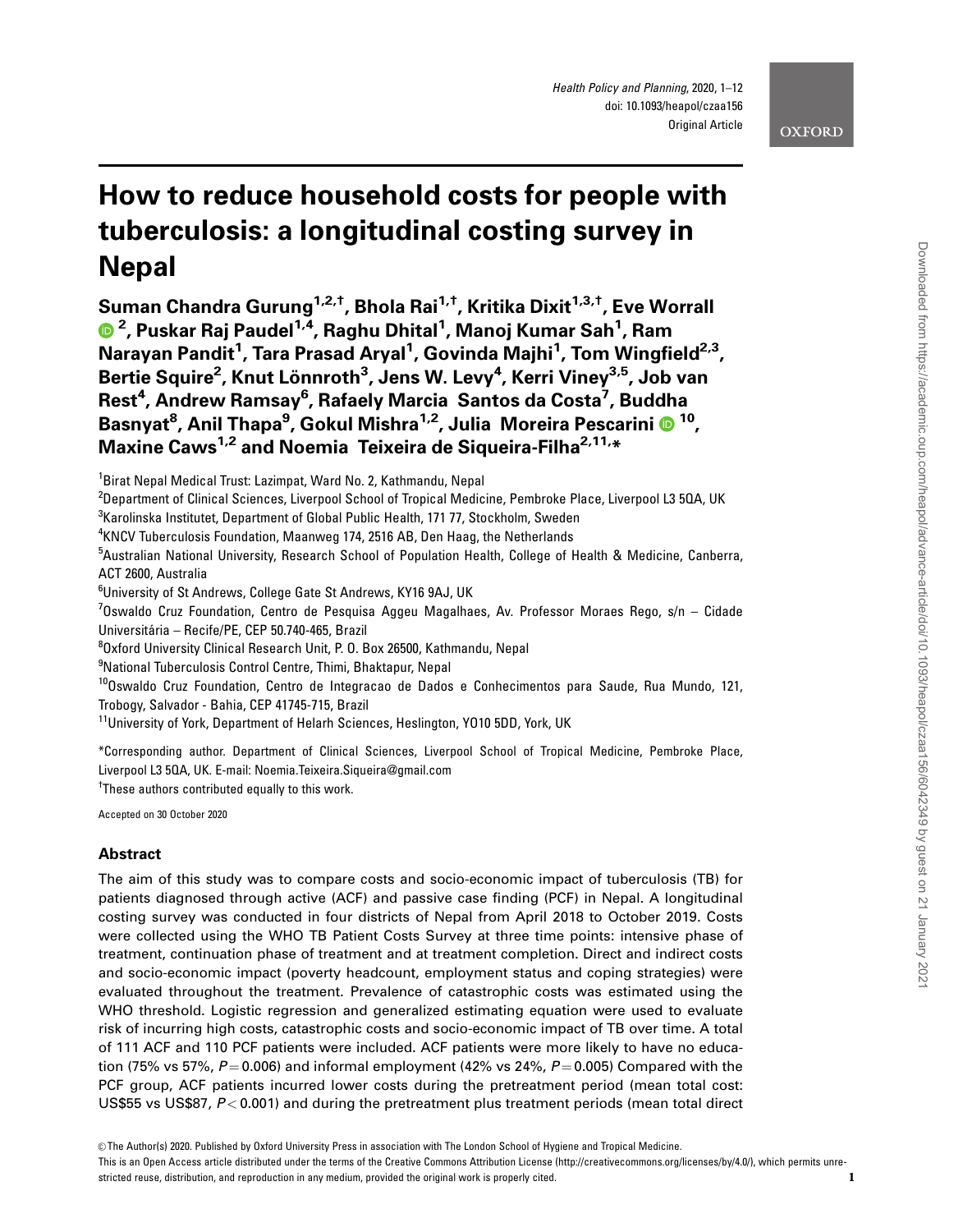costs: US\$72 vs US\$101,  $P < 0.001$ ). Socio-economic impact was severe for both groups throughout the whole treatment, with 32% of households incurring catastrophic costs. Catastrophic costs were associated with 'no education' status  $[odds \text{ ratio} = 2.53(95\% \text{ confidence interval}] = 1.16-5.50)$ . There is a severe and sustained socio-economic impact of TB on affected households in Nepal. The community-based ACF approach mitigated costs and reached the most vulnerable patients. Alongside ACF, social protection policies must be extended to achieve the zero catastrophic costs milestone of the End TB strategy.

Keywords: Tuberculosis, case finding, costs, catastrophic costs, Nepal

#### KEY MESSAGES

- The community-based active case finding (ACF) strategy reduced tuberculosis (TB) pretreatment cost for patients by 65% (ACF: US\$20; passive case finding: US\$58).
- The ACF strategy reached the most vulnerable and disadvantaged population and can contribute to promoting equity of access to TB services.
- The longitudinal costing survey evidenced an enduring and severe socio-economic impact in both groups. The unemployment rate increased by 72% during the intensive phase of treatment, and patients continually reported food insecurity throughout treatment.

### Introduction

Tuberculosis (TB) kills more people each year than any other single infectious disease and principally affects the most vulnerable populations in low- and middle-income countries [\(World Health](#page-11-0) [Organization, 2019\)](#page-11-0). The socio-economic consequences of TB are often severe, and many TB-affected households are pushed into extreme poverty due to the high out-of-pocket expenditures and income lost during the search for TB diagnosis and treatment. Structural causes commonly found in developing countries, such as seasonal economy, poor access to healthcare facilities and low education, can also contribute to worsening the economic hardship faced by TB-affected households ([Whitehead and Dahlgren, 2007;](#page-10-0) [Barrett and Carter, 2013](#page-10-0)). The World Health Organization's (WHO) End TB strategy [\(World Health Organization, 2015b](#page-11-0)) has established ambitious goals to advance towards TB elimination, including zero catastrophic costs for TB affected households, to be achieved by 2020. Catastrophic TB costs are defined by WHO as total costs of TB diagnosis and care above 20% of the household's annual income [\(World Health Organization, 2015a\)](#page-11-0). The latest Global TB report published by the WHO in 2010 shows that the zero catastrophic costs milestone will not be achieved by the end of 2020. National costing surveys conducted in 12 high burden countries have shown that the percentage of TB-affected families facing catastrophic costs ranged from 27% in Kenya to 83% in Timor-Leste for all forms of TB. As catastrophic cost is an important indicator to estimate the economic burden of TB and evaluate access to healthcare, the WHO has established a monitoring framework including this indicator as essential to monitor beyond 2020. The organization has also recommended universal health coverage to improve access to high-quality TB diagnosis and treatment and social protection schemes as priority policies to achieve the zero catastrophic costs milestone [\(World Health Organization, 2020](#page-11-0)).

Another recommendation to monitor the progress towards the zero catastrophic costs milestone is the implementation of patient cost surveys ([World Health Organization, 2019\)](#page-11-0). Several countries have now conducted national or local surveys by adopting cross-sectional [\(Nhung](#page-10-0) et al., 2018) or longitudinal approaches ([Foster](#page-10-0) et al.[, 2015\)](#page-10-0); addressing costs of TB and co-morbidities such as HIV/ AIDS [\(Mudzengi](#page-10-0) et al., 2017; [de Siqueira Filha](#page-10-0) et al., 2018) and dia-betes [\(Arnold](#page-10-0) et al., 2016); and comparing active case finding (ACF) vs passive case finding (PCF) ([Morishita](#page-10-0) et al., 2016; [Gurung](#page-10-0) et al., [2019;](#page-10-0) [Muniyandi](#page-10-0) et al., 2020). Modelling studies have also been developed to determine the impact of specific TB interventions on patient costs ([Verguet](#page-10-0) et al., 2017). However, evidence regarding the impact of community-based ACF on patient costs using the more detailed longitudinal approach is still lacking.

Nepal is one of the poorest countries in Asia with 15% of the population classified as extremely poor ([World Bank, 2018](#page-11-0)). The 2018–19 national TB prevalence survey in Nepal showed an incidence rate of 245/100 000, which is much higher than previous esti-mates ([Government of Nepal](#page-10-0) et al., 2020). This means that less than half (46%) of the incident TB cases in Nepal in 2019 (69 000) were diagnosed or notified via the government system, with approximately 40 000 'missing' cases occurring annually ([Government of Nepal](#page-10-0) et al.[, 2020\)](#page-10-0). Strategies to reach these missing TB cases are urgently needed. ACF [\(World Health Organization, 2013](#page-11-0)) reaching out into communities to actively screen and diagnose people with TB is one strategy to reduce this case notification gap, decrease morbidity and mortality and interrupt community transmission.

The IMPACT TB was launched in 2017 to implement a community-based ACF model in four districts of Nepal and to increase the evidence for optimal ACF scale-up policies. Here, we report the results of the cost analysis that compared costs and socioeconomic impact of TB in patients diagnosed through ACF with the standard National TB Programme (NTP) PCF.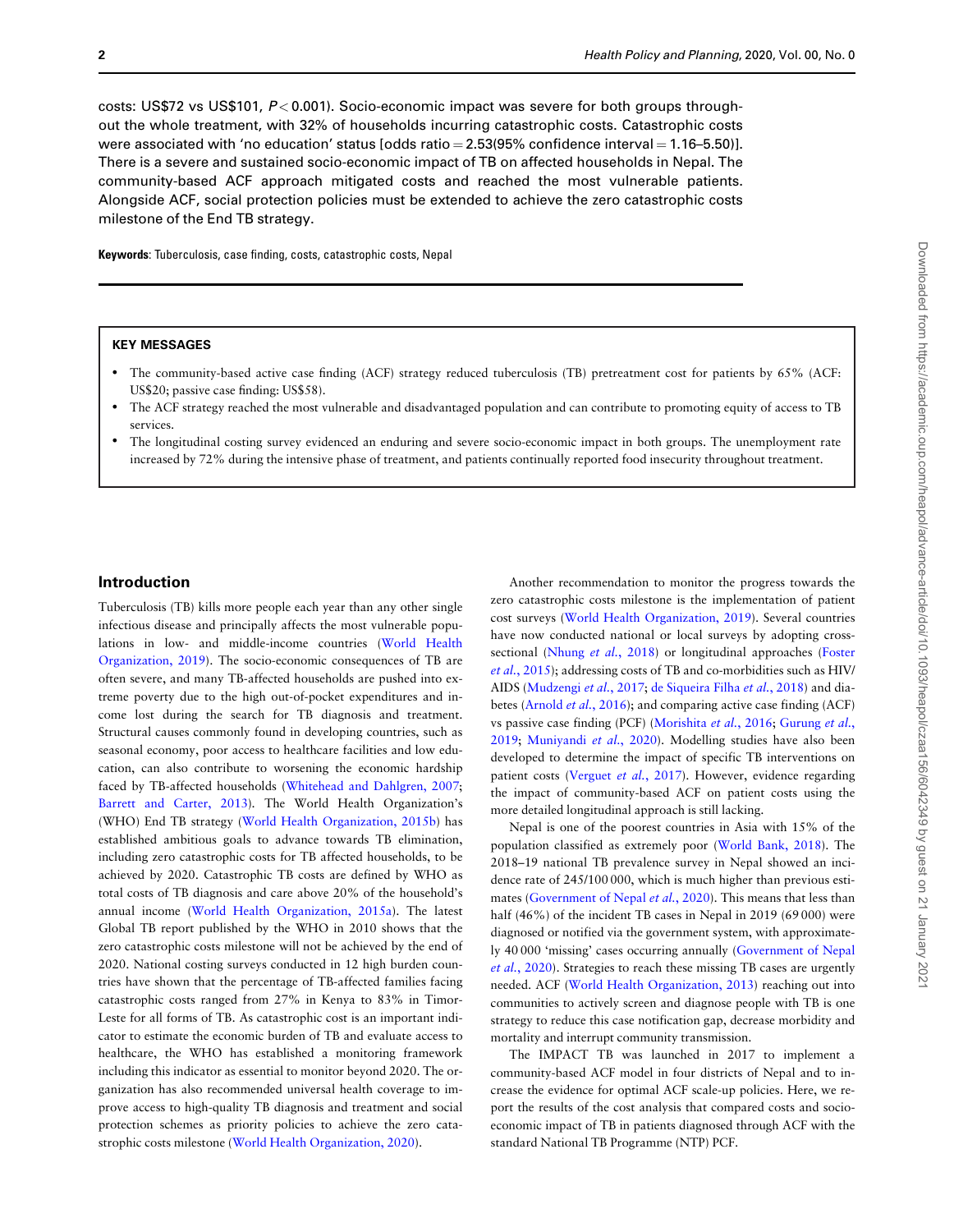#### Methods

#### Study design and setting

A longitudinal TB Patient Cost Survey was conducted between April 2018 and October 2019 in four districts of Nepal covering both rural and urban areas, hilly and lowland Terai regions: Dhanusha (population 754 777; 2.8% of the national population) and Mahottari (population 627 580; 2.4% of the national population) in Province 2, and Makwanpur (population 420 477; 1.6% of the national population) and Chitwan (population 579 984; 2.2% of the national population) in Province 3. Makwanpur, Mahottari and Chitwan districts are considered high burden TB districts, i.e. case notification rate (CNR) >120, and Dhanusha is classified as medium TB burden district, i.e. CNR between 75 and 120. These districts reported 2061 TB cases in 2018, which accounts for 11% of all reported TB cases in Nepal [\(Ministry of Health & Population](#page-10-0) et al.[, 2018\)](#page-10-0).

#### Sample size calculation and sampling

At the time of study design, there were no studies comparing ACF and PCF incurred patient costs on which to base an effect size estimate. Therefore, we took a pragmatic approach and sample size was based upon previous TB patient costing surveys in other countries that showed a sample of 100 patients is sufficient to capture the spectrum of TB patient costs incurred [\(Ukwaja](#page-10-0) et al., 2012). Allowing for an expected attrition rate of 20% in the study sites, 121 patients were therefore recruited for each study arm (ACF and PCF). TB patients diagnosed through ACF and PCF were registered at IMPACT TB database and at the treatment registers at Directly Observed Treatment Short-course (DOTS) centres, respectively. A research associate checked the list of patients diagnosed in both databases monthly and consecutively selected participants until reaching the target sample size in each arm. Patients were recruited from April 2018 to January 2019.

#### Inclusion criteria

Adults,  $\geq$ 18 years old, with laboratory bacteriological confirmed pulmonary TB (new, retreatment or relapse), resident of Nepal, with written informed consent provided were eligible for this study. Drug-resistant TB patients were excluded from this study due to time and budget constraints.

#### Interventions

PCF is the current practice implemented by the NTP in Nepal . Symptomatic individuals seek healthcare by self-presentation at healthcare facilities, which includes a network of health posts, primary health centres and government district hospitals. PCF pathway includes (1) patients are aware of their symptoms and access health facilities, (2) patients are evaluated by health workers who recognize the symptoms of TB and (3) patients are referred to diagnostic centres to collect sputum sample and perform a TB test [\(World](#page-11-0) [Health Organization, 2013\)](#page-11-0). In Nepal, sputum smear microscopy is the standard diagnostic test within the NTP, with GeneXepert available in some centres and currently reserved for priority groups. The NTP is prioritizing the scale-up of GeneXpert testing [\(Government](#page-10-0) [of Nepal](#page-10-0) et al., 2017).

Full details of the community-based ACF model applied are given elsewhere [\(Gurung](#page-10-0) et al., 2019). A brief description is given below.

ACF was implemented through a community-based approach, identifying presumptive TB cases via symptom screening of social contacts of all TB index cases in the district. In addition, TB camps were implemented in remote communities. Household contacts of TB index cases were screened in these districts by a separate Global Fund supported intervention. The IMPACT TB study applied smear microscopy for TB testing in Mahottari and Makwanpur and GeneXpert MTB/RIF in Chitwan and Dhanusha.

Index TB patients were identified at the government health facilities and were contacted to collect information about their social contacts. After consent of the index patient, community health workers (CHW) scheduled a visit to the social contacts to perform symptom screening (cough, fever, night sweats or weight loss). Presumptive cases were invited to undergo TB testing.

TB camps were performed in areas with a high number of TB cases notified and remote areas with no healthcare access and informal settlements. Door-to-door symptom screening by CHW identified presumptive cases for TB testing at the camp.

All positive TB cases were enrolled on standard TB treatment at the nearest government DOTS facility.

#### Data collection tool

The WHO TB Patient Costs Survey (KNCV Tuberculosis Foundation, World Health Organization and Japan Anti-Tuberculosis Association[, 2008\)](#page-11-0) was adapted, translated into Nepali and piloted in 16 patients prior to use in this study. The survey collected socio-economic data, direct medical costs (e.g. drugs, tests, medical fees), direct non-medical costs (e.g. transportation, accommodation and food) and indirect costs (e.g. lost time and income loss) and information on the social and economic impact of TB. After piloting, the survey was used by trained CHWs to conduct paper-based interviews at the location preferred by the patient, usually the residence of the patient or at a health facility. Interviewers followed a standard operating procedure manual developed by the project team. Completed questionnaires were then reviewed by a research associate and district program coordinators. CHWs were advised to contact patients to clarify or correct any missing or incomplete information. Participants were compensated for their time ( $\sim$ 60 minutes) with 500 Nepalese rupees (NPR) ( $\sim$ US\$4.5) for each interview.

#### Patient costs, time horizon

Patient costs were collected at three time points. The first interview was conducted during the intensive phase (between 2 weeks and 2 months of treatment initiation) and collected data on costs incurred during pre-TB diagnosis (since the onset of TB symptoms) and treatment period until the date of the interview. Two subsequent interviews collected information on costs incurred during TB treatment, covering the time since the preceding interview. The second interview was applied during the continuation phase of treatment (between 3 months and 4 months) and the third at the end of treatment (sixth month of treatment). Therefore, costs incurred during TB illness from the time of symptom onset (self-reported by patients) to the time of TB treatment completion were calculated.

#### Data entry and analysis

Questionnaires were entered by trained study staff into a dedicated study database designed by IMPACT TB consortium partners.

#### Socio-economic profile

The living standard was assessed using the indicators recommended by the government of Nepal to evaluate multidimensional poverty, i.e. education level, and proportion of patients included in the study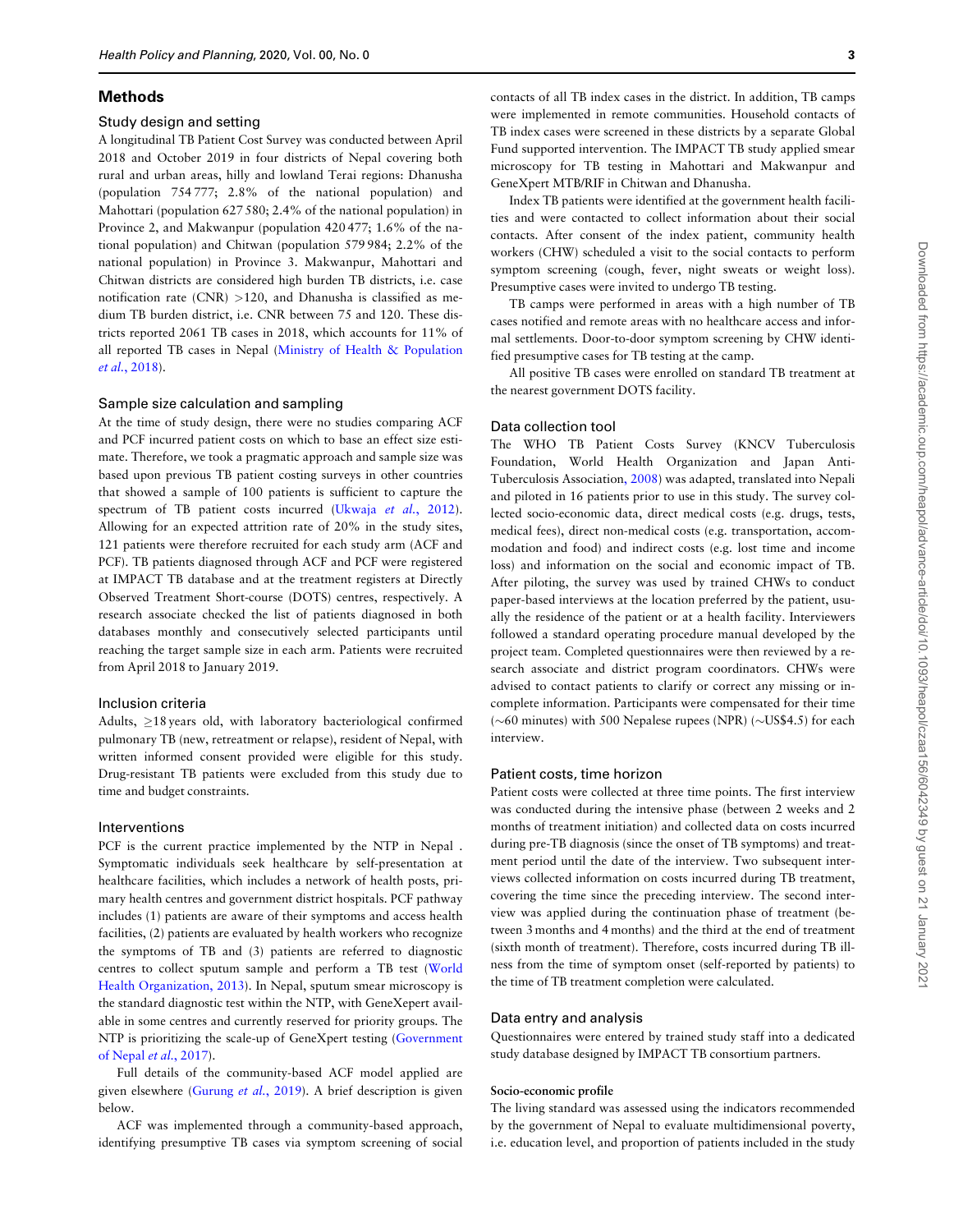with access to electricity, drinking water, sanitation and asset ownership [\(Government of Nepal and Oxford Poverty and Human](#page-10-0) [Development Initiative, 2018](#page-10-0)).

#### Patient costs

Mean costs with 95% confidence intervals (CIs) and median costs with the interquartile range were estimated by cost type (direct medical, direct non-medical and indirect costs) and by treatment period (pretreatment and treatment). Total costs were calculated by summing all costs incurred during the pretreatment and treatment periods. Direct costs were calculated by summing all costs in each category (medical and non-medical). Indirect costs comprised lost income and lost time seeking diagnosis and care. Lost income was calculated using the human capital approach ([Government of Nepal](#page-10-0) et al.[, 2018](#page-10-0)), applying self-reported length of time absent from work, 2018 Nepali monthly minimum wage (US\$121.05), the labour force participation rate (49%) and unemployment rate (1.2%)[\(World Bank, 2018\)](#page-11-0). Lost time was converted to a monetary value by applying hourly (US\$0.62) and daily (US\$4.67) minimum wages [\(Government of Nepal](#page-10-0) et al., 2018). Costs were collected in the local currency, NPR, and were converted to US\$ applying the average exchange rate from OANDA during the data collection period (NPR 1 = US\$0.009) [\(https://www1.oanda.com/\)](https://www1.oanda.com/) ([OANDA,](#page-10-0) [2018\)](#page-10-0). Participants who could not be located for the second or third interviews were considered lost to follow-up and were excluded from the analysis.

To evaluate uncertainty in costs, one-way sensitivity analysis was performed. Total costs were calculated by varying direct medical, non-medical and indirect costs according to the upper and lower limit of their CIs [\(Taylor, 2009](#page-10-0)).

### Socio-economic impact

Income changes, employment status, poverty headcount [\(World](#page-11-0) [Bank, 2019](#page-11-0)), self-reported social impact (food insecurity, social exclusion and others), self-reported sense of relative economic status (e.g. feeling poorer) and use of coping strategies were analysed throughout the treatment.

### Catastrophic costs

The prevalence of households with catastrophic costs was determined for the WHO threshold for TB (total cost >20% of the annual household income). Catastrophic costs were calculated according to the annual household income self-reported before the onset of TB. Catastrophic costs and pretreatment costs were not calculated for retreatment and relapse TB cases as we were not able to accurately determine pretreatment costs for this group due to the length of time elapsed between initial TB diagnosis and the interview.

#### Statistical analysis

Data analysis was performed using Stata version 15 (STATA, Statacorp, TX, USA). Frequency distributions and descriptive statistics such as mean/median were calculated. Chained multiple imputation [\(Royston, 2005](#page-10-0)) was used to estimate missing costs data ([Supplementary Table S1\)](https://academic.oup.com/heapol/article-lookup/doi/10.1093/heapol/czaa156#supplementary-data). Ten multiple imputed data sets with five iterations were generated. The variables gender, age, type of provider, district and ACF/PCF were included in the imputation model. Chi-square and Fischer's exact test were applied to test differences in proportions of categorical variables. Wilcoxon rank-sum test was used to compare costs between ACF and PCF.  $P$ -values <0.05 were considered statistically significant.

The association between catastrophic costs and high costs, i.e. costs above the 75th quartile incurred during the pretreatment and treatment periods ([de Cuevas](#page-10-0) et al., 2016), and adjusted by baseline characteristics (i.e. ACF/PCF, sex, age, education level, employment status and patient income) was explored through multiple logistic regression. Odds ratios (ORs) with 95% CIs were estimated.

We fitted an interaction term between ACF/PCF and treatment phase using a generalized estimating equation ([Zeger and Liang,](#page-11-0) [1986\)](#page-11-0) to evaluate the effect of ACF on the socio-economic characteristics throughout TB treatment: unemployment, food insecurity, social exclusions, to be poorer/much poorer, coping strategies, patient and household incomes and poverty headcount.

We used the CHEERS [\(Husereau](#page-10-0) et al., 2013) checklist when writing our report.

#### Ethical

The study was approved by the ethical committees of the authors' institutes. All participants received a written Patient Information Sheet and an oral explanation about the study. Written informed consent was obtained before each interview.

## **Results**

A total of 243 patients were recruited for the study. No eligible patient declined participation. Twenty-two patients (9%) were lost to follow-up, 20 patients were not located for the second interview and two for the third interview. Therefore, 221 patients completed the three interviews and were included in the final analysis: 111 ACF and 110 PCF. No deaths occurred among the included participants ([Supplementary Figure S1](https://academic.oup.com/heapol/article-lookup/doi/10.1093/heapol/czaa156#supplementary-data)). Included and excluded patients had similar socio-economic characteristics at baseline, except for income and ownership of bicycle [\(Supplementary Table S2](https://academic.oup.com/heapol/article-lookup/doi/10.1093/heapol/czaa156#supplementary-data)).

#### Socio-economic profile

Most participants were male  $(n = 147/221; 67\%)$ , in line with the gender ratio of notified TB cases in Nepal. ACF patients were more likely than PCF patients to be manual workers (28% vs 14%,  $P = 0.015$ ), have a lower level of education, with significantly more individuals in the no-education category (75% vs  $57\%$ ,  $P = 0.013$ ) and significantly fewer having completed secondary school (9% vs 21%,  $P = 0.013$ ). Ownership of a mobile phone and television was less frequent among ACF patients compared with PCF patients (88% vs 95%,  $P = 0.044$  and 49% vs 63%,  $P = 0.042$ , respectively). Source of drinking water, type of toilet facility and availability of electricity in the home were similar among the ACF and PCF groups ([Table 1\)](#page-4-0).

## Treatment characteristics

Most patients included in the study were new TB cases (214/221, 97%). During the pretreatment period, ACF patients reported less hospitalization (6% vs 19%,  $P = 0.004$ ) and fewer visits to health providers (median number of visits = 2.8 vs 4.6,  $P < 0.001$ ). ACF patients were less likely than PCF patients to visit public sector healthcare facilities (47% vs 55%,  $P = 0.026$ ) and more likely to access other types of health providers in seeking a diagnosis, which includes local NGOs and informal providers such as pharmacists and traditional healers (25% vs 19%,  $P = 0.044$ ). During the treatment period, the number of visits and type of health facilities visited were similar for both groups [\(Table 2\)](#page-5-0).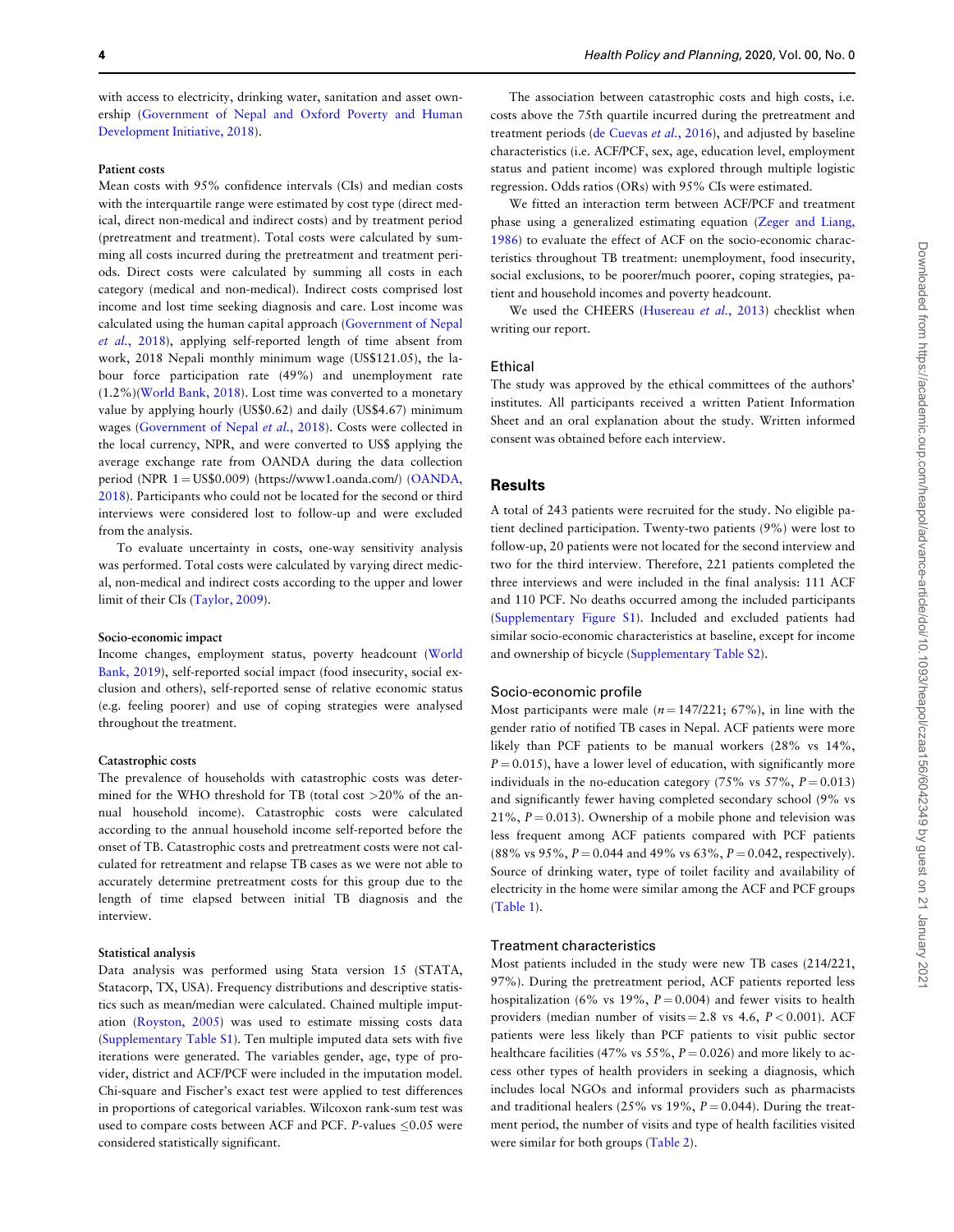<span id="page-4-0"></span>Table 1 Baseline socio-economic characteristics of TB patients diagnosed through ACF and PCF. Nepal 2019

| Patient features                        | ACF, $N = 111$ | PCF, $N = 110$ | Pooled sample, $N = 221$ | $P$ -value <sup>a</sup> |
|-----------------------------------------|----------------|----------------|--------------------------|-------------------------|
| Sex, $N$ (%)                            |                |                |                          |                         |
| Male                                    | 71(64)         | 76 (69)        | 147(67)                  | 0.42                    |
| Age, mean (SD)                          | 50(15)         | 46(17)         | 48(16)                   | 0.057                   |
| Completed education, N<br>$(%)^{\rm b}$ |                |                |                          |                         |
| No education                            | 83 (75)        | 63 (57)        | 146 (66)                 | $0.006*$                |
| Basic school                            | 18 (16)        | 24(22)         | 42(19)                   | 0.29                    |
| Secondary school                        | 10(9)          | 23(21)         | 33(15)                   | $0.01*$                 |
| Occupation, N (%)                       |                |                |                          |                         |
| Farmer                                  | 23(21)         | 16(14)         | 39(18)                   | 0.23                    |
| Manual labour                           | 31(28)         | 16(14)         | 47(21)                   | $0.01*$                 |
| Unemployed                              | 31(28)         | 29(26)         | 60(27)                   | 0.79                    |
| Others                                  | 26(23)         | 49 (44)        | 75 (34)                  | $0.001*$                |
| Patient income quartile                 |                |                |                          |                         |
| Poorest                                 | 43 (39)        | 51 (46)        | 94 (43)                  | 0.25                    |
| Moderately poor                         | 13(12)         | 6(5)           | 19(9)                    | 0.10                    |
| Average                                 | 29(26)         | 25(23)         | 54(24)                   | 0.56                    |
| Wealthiest                              | 26(23)         | 28(25)         | 54(24)                   | 0.72                    |
| Household income quartile               |                |                |                          |                         |
| Poorest                                 | 39(35)         | 30(27)         | 69 (31)                  | 0.21                    |
| Moderately poor                         | 21(19)         | 23(21)         | 44(20)                   | 0.71                    |
| Average                                 | 29(26)         | 29(26)         | 58 (26)                  | 0.97                    |
| Wealthiest                              | 22(20)         | 28(25)         | 50(23)                   | 0.32                    |
| Source of drinking water, N             |                |                |                          |                         |
| (%)                                     |                |                |                          |                         |
| Piped                                   | 34(31)         | 40(36)         | 74 (33)                  | 0.37                    |
| Others                                  | 77 (69)        | 70(64)         | 147(67)                  |                         |
| Toilet facilities, $N$ (%) <sup>c</sup> |                |                |                          |                         |
| No toilets                              | 25(23)         | 16(15)         | 41 (19)                  | 0.13                    |
| Public sewage                           | 1(1)           | 5(5)           | 6(3)                     | 0.10                    |
| Others                                  | 85 (77)        | 88 (81)        | 173 (79)                 | 0.45                    |
| Electricity, $N$ (%)                    | 98 (91)        | 104 (94)       | 202 (93)                 | 0.28                    |
| Assets, $N$ (%)                         |                |                |                          |                         |
| Mobile/phone                            | 95 (88)        | 105(95)        | 200(92)                  | $0.044*$                |
| Refrigerator                            | 11(10)         | 20(18)         | 31(14)                   | 0.09                    |
| Television                              | 53 (49)        | 69(63)         | 122(56)                  | $0.042*$                |
| Radio                                   | 31(29)         | 45(41)         | 76 (35)                  | 0.059                   |
| Bicycle                                 | 72(67)         | 72(65)         | 144 (66)                 | 0.85                    |
| Motorbike                               | 18 (17)        | 26(24)         | 44 (20)                  | 0.20                    |
| Livestock                               | 80 (74)        | 76 (69)        | 156(71)                  | 0.41                    |
|                                         |                |                |                          |                         |

a Chi-square and Fischer's exact, Wilcoxon rank sum.

 $b$ Basic schools = primary level/lower secondary level (1–8 years of education).

<sup>c</sup>One missing data.

\*Statistically significant

#### Patient costs

During the pretreatment period, ACF patients incurred lower total costs (mean cost, US\$56 vs US\$87,  $P < 0.001$ ). When analysed by cost category, ACF patients also had significantly lower direct medical (mean cost, US\$41 vs US\$53,  $P < 0.001$ ), non-medical (mean cost, US\$7 vs US\$18,  $P < 0.001$ ) and indirect/time loss costs (mean cost, US\$8 vs US\$15,  $P < 0.001$ ).

During the treatment period, the costs incurred by ACF and PCF patients were similar. The total costs incurred, including both pretreatment and treatment periods, was lower for ACF patients for direct medical (mean cost, US\$58 vs US\$74,  $P = 0.009$ ), nonmedical (mean cost, US\$14 vs US\$28, P < 0.001) and total direct cost (mean cost, US\$72 vs US\$101,  $P < 0.001$ ) [\(Table 3](#page-6-0)).

The multiple logistic regression showed that compared with PCF patients, ACF patients were 62% less likely to incur high total costs [adjusted OR  $= 0.38$  (95% CI  $= 0.19 - 0.77$ )] [\(Supplementary Table](https://academic.oup.com/heapol/article-lookup/doi/10.1093/heapol/czaa156#supplementary-data) [S3\)](https://academic.oup.com/heapol/article-lookup/doi/10.1093/heapol/czaa156#supplementary-data).

The one-way sensitivity analysis showed that in both ACF and PCF, indirect costs were the parameter with highest uncertainty. For ACF patients, the total cost varied from US\$208 to US\$257 and for PCF the variation was from US\$248 to US\$312 ([Supplementary](https://academic.oup.com/heapol/article-lookup/doi/10.1093/heapol/czaa156#supplementary-data) [Figure S2](https://academic.oup.com/heapol/article-lookup/doi/10.1093/heapol/czaa156#supplementary-data)).

## Socio-economic impact and catastrophic costs

The proportion of patients unemployed increased compared with pretreatment employment status. This was true for both ACF and PCF patients (71% increase for ACF and 75% for PCF) [\(Table 4](#page-6-0)). ACF patients employed in formal jobs were less likely to change their employment status when compared with PCF (20% reduction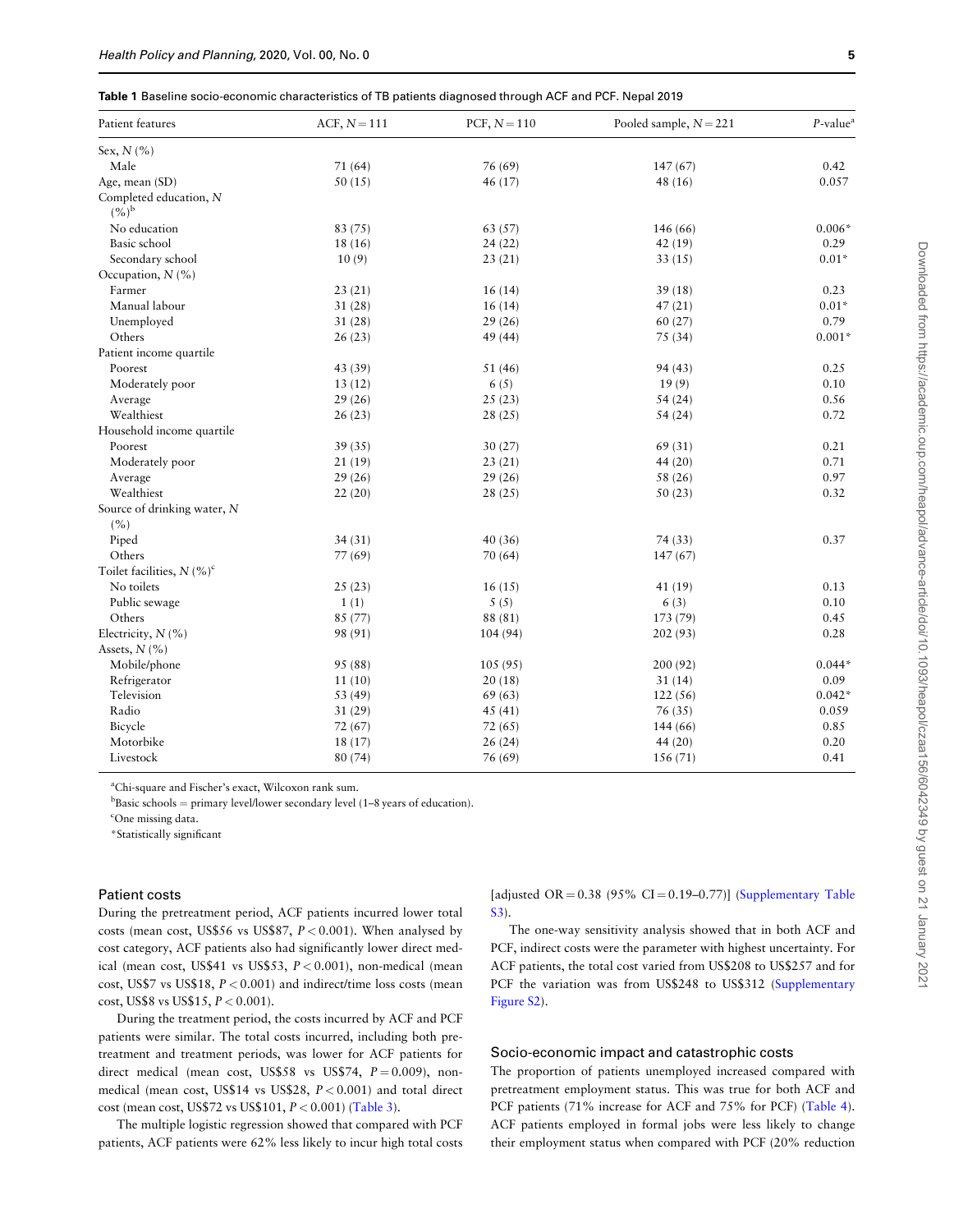| Characteristics                                                                                     | $ACF, N = 111$         | PCF, $N = 110$         | Pooled sample, $N = 221$         | $P$ -value <sup>a</sup> |
|-----------------------------------------------------------------------------------------------------|------------------------|------------------------|----------------------------------|-------------------------|
| Treatment status, $N(\%)$                                                                           |                        |                        |                                  |                         |
| <b>New</b>                                                                                          | 105(95)                | 109 (99)               | 214 (97)                         | 0.056                   |
| Retreatment and relapse                                                                             | 6(5)                   | 1(1)                   | 7(3)                             |                         |
| HIV status, $N$ (%)                                                                                 |                        |                        |                                  |                         |
| Positive                                                                                            | 1(1)                   | 1(1)                   | 2(1)                             | 0.75                    |
| Negative                                                                                            | 76 (68)                | 77(70)                 | 153 (69)                         | 0.80                    |
| Unknown                                                                                             | 34(31)                 | 32(29)                 | 66 (30)                          | 0.99                    |
| Number of weeks between onset of TB symptoms<br>and treatment initiation, <sup>b</sup> median (IQR) | $7(3-13)$              | $6(4-12)$              | $6(3-13)$                        | 0.87                    |
| Hospitalization pretreatment, $^{\rm b}$ N (%)                                                      |                        |                        |                                  |                         |
| Yes                                                                                                 | 7(6)                   | 21(19)                 | 28(13)                           | $0.004*$                |
| Hospitalization treatment, $N$ (%)                                                                  |                        |                        |                                  |                         |
| Yes                                                                                                 | 2(2)                   | 1(1)                   | 3(1)                             | 0.57                    |
| Visits to health providers, pretreatment <sup>b</sup>                                               | ACF, $N = 300^{\circ}$ | PCF, $N = 498^{\circ}$ | Pooled sample, $N = 798^{\circ}$ | $P$ -value <sup>a</sup> |
| Number of visits to health providers, mean (SD)                                                     | 2.8(1.8)               | 4.6(2.3)               | 3.7(2.2)                         | ${<}0.001*$             |
| Type of service visited, $N(\%)$                                                                    |                        |                        |                                  |                         |
| Public health centres/hospitals                                                                     | 140 (47)               | 273 (55)               | 413 (52)                         | $0.026*$                |
| Private clinics/hospitals                                                                           | 84 (28)                | 129(26)                | 213(27)                          | 0.52                    |
| Others <sup>e</sup>                                                                                 | 76(25)                 | 96(19)                 | 172(21)                          | $0.044*$                |
| Visits to health providers, treatment <sup>†</sup>                                                  | ACF, $N = 249^\circ$   | PCF, $N = 237^c$       | Pooled sample, $N = 486^{\circ}$ | $P$ -value <sup>a</sup> |
| Number of visits to health providers, mean (SD)                                                     | 2.2(1.2)               | 2.2(1.3)               | 2.2(1.3)                         | 0.70                    |
| Type of service visited, <sup>8</sup> N $(\% )$                                                     |                        |                        |                                  |                         |
| Public health centres/hospitals                                                                     | 208 (86)               | 203 (87)               | 411 (87)                         | 0.70                    |
| Private clinics/hospitals                                                                           | 9(4)                   | 17(7)                  | 26(5)                            | 0.09                    |
| Others <sup>d</sup>                                                                                 | 21(10)                 | 12(5)                  | 36(8)                            | 0.05                    |

<span id="page-5-0"></span>Table 2 Treatment characteristics of TB patients diagnosed through ACF and PCF (Nepal, 2019)

a Chi-square, Fischer's exact and Wilcoxon rank sum.

<sup>b</sup>Six ACF and one PCF relapse cases excluded from the analysis.

<sup>c</sup>N is the total number of visits to health providers.

d One PCF visit missed.

e NGOs, and informal providers such as pharmacists and traditional healers.

f Emergency and inpatient care.

<sup>g</sup>Thirteen missing data.

in formal employment for ACF compared with 77% reduction for PCF) ([Figure 1a](#page-7-0)).

Food insecurity was reported by over a third of households and was the social impact most frequently reported at all stages of TB treatment by both ACF patients (38%, 43% and 33%) and PCF patients (33%, 31% and 30%) [\(Figure 1b\)](#page-7-0). ACF patients were more likely to report food insecurity  $[OR = 1.70 (95\% CI = 0.98 - 2.95)]$ and social exclusion  $[OR = 2.71 (95\% CI = 1.01 - 7.26)]$  during the continuation phase when compared with PCF patients ([Table 4](#page-6-0)). Economically, over half of all patients reported feeling 'poorer' or 'much poorer', with no patients feeling 'richer' ([Figure 1c\)](#page-7-0).

The frequency and pattern of utilization of coping strategies was similar in the two groups in all treatment phases ([Table 4](#page-6-0)). Approximately a quarter of patients reported using coping strategies, i.e. selling essential assets or taking out loans, during the intensive phase of treatment (22% for ACF and 25% for PCF,  $P = 0.61$ ) and the frequency had reduced by the continuation phase (13% for ACF and 10% for PCF,  $P = 0.42$ ) and treatment completion (7% for ACF and 9% for PCF,  $P = 0.61$ ) [\(Figure 1d\)](#page-7-0). The prevalence of catastrophic costs was similar for ACF and PCF (31% vs 32%,  $P = 0.91$  and more frequent in the poorest households ([Figure 1e\)](#page-7-0). 'No education' was associated with catastrophic costs [adjusted OR =  $2.84$  (95% CI =  $1.34-6.00$ ] ([Supplementary Table](https://academic.oup.com/heapol/article-lookup/doi/10.1093/heapol/czaa156#supplementary-data) [S4\)](https://academic.oup.com/heapol/article-lookup/doi/10.1093/heapol/czaa156#supplementary-data).

Patient income, household income and poverty headcount trends were similar for ACF and PCF throughout treatment [\(Table 4\)](#page-6-0). The median patient income decreased to US\$0 during the intensive phase

for both groups and patients did not recover their pre-TB income by the end of treatment. The same pattern was observed for household income. In the intensive phase, the poverty headcount increased from 40% to 77% for ACF (92% increase) and from 46% to 79% for PCF (72% increase). The poverty headcount remained high until the end of treatment for both groups [\(Figure 1f](#page-7-0)).

## **Discussion**

The economic consequences of TB disease for affected families can be devastating. Our data showed that the mean total costs incurred were US\$256 in a country with a Gross National Income per capita of US\$970 in 2018 ([World Bank, 2018\)](#page-11-0). Three quarters of TB patients experienced extreme poverty in the intensive phase of treatment. Importantly, we have shown that ACF can be an effective strategy to both reach the most vulnerable patient groups and reduce the economic impact.

ACF patients diagnosed under the community-based strategy were more likely to be those with no formal education, working in the informal sector and in the lowest socio-economic groups. These are the patients failed by the standard model of NTPs using PCF ([Li](#page-10-0) et al.[, 2013;](#page-10-0) [Ukwaja](#page-10-0) et al., 2013).

These findings add to the body of evidence showing that ACF strategies can increase equity of access to TB services, particularly among the most vulnerable and disadvantaged populations, and bring us closer to achieving the Declaration of Rights for TB Patients (Yassin et al.[, 2013;](#page-11-0) [The Global Fund, 2018;](#page-10-0) [Saunders](#page-10-0)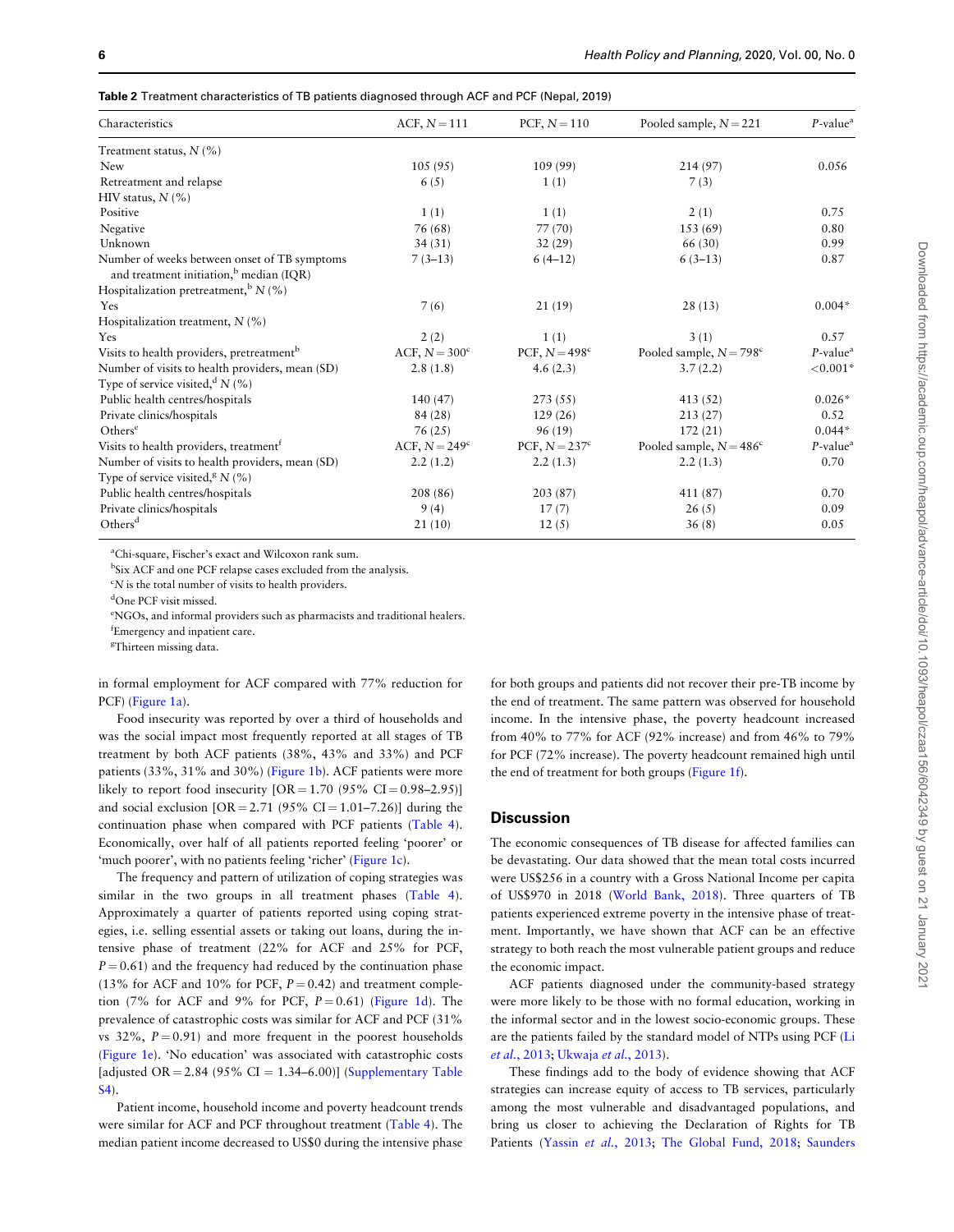<span id="page-6-0"></span>

| Cost item                                                                                                                                                                      |                |                      | $\overline{\mathbb{I}}$<br>ACF, N |                        |           | PCF, $N=110$                                           |                           |                     |                              | Pooled sample, $N = 221$ |                         | P-value <sup>a</sup> |
|--------------------------------------------------------------------------------------------------------------------------------------------------------------------------------|----------------|----------------------|-----------------------------------|------------------------|-----------|--------------------------------------------------------|---------------------------|---------------------|------------------------------|--------------------------|-------------------------|----------------------|
|                                                                                                                                                                                |                | Mean $(95\%$ Cl)     |                                   | Median (IQR)           |           | Mean (95% CI)                                          | Median (IQR)              |                     | Mean (95% CI)                |                          | Median (IQR)            |                      |
| Pretreatment <sup>b</sup>                                                                                                                                                      |                |                      |                                   |                        |           |                                                        |                           |                     |                              |                          |                         |                      |
| Direct medical                                                                                                                                                                 |                | 41.1 $(28.7 - 53.6)$ |                                   | $12.3(0 - 55.8)$       |           | 53.1 (41.6-64.6)                                       | 29.6 (10.2-79.2)          |                     | $47.2(38.8 - 55.7)$          |                          | $21.7(3.5 - 70.3)$      | $0.001*$             |
| Direct non-medical                                                                                                                                                             |                | $6.8(3.7 - 9.9)$     |                                   | $1.4(0 - 5.8)$         |           | 18.4 (11.9-24.8)                                       | $5.3(1.8 - 14.1)$         |                     | $12.7(9.0 - 16.4)$           |                          | $3.0(0.4 - 10.8)$       | $0.001*$             |
| Total direct pretreatment                                                                                                                                                      |                | 47.9 (32.8-63.0)     |                                   | $13.3(1.4 - 59.9)$     |           | $71.5(56.2 - 86.8)$                                    | 40.9 (14.0-11.5)          |                     | $59.9(49.1 - 70.7)$          |                          | $28.4(6.2 - 81.9)$      | $< 0.001*$           |
| Indirect, time loss                                                                                                                                                            |                | $7.5(5.6-9.5)$       |                                   | $4.3(1.9 - 8.7)$       |           | $15.3(11.9-18.6)$                                      | $10.0 (5.6 - 18.0)$       |                     | $11.5(9.4 - 13.5)$           |                          | $6.7(3.3-13.6)$         | $0.001*$             |
| Total pretreatment                                                                                                                                                             |                | 55.5 (39.0-71.9)     |                                   | $20.4(3.8-69.2)$       |           | $86.7(69.7-103.8)$                                     | 58.2 (22.3-127.2)         |                     | $71.4(59.5 - 83.3)$          |                          | 33.6 (10.3-97.1)        | $0.001*$             |
| Treatment                                                                                                                                                                      |                |                      |                                   |                        |           |                                                        |                           |                     |                              |                          |                         |                      |
| Direct medical                                                                                                                                                                 |                | $19.5(13.5-25.5)$    |                                   | $10.8(6.3 - 20.7)$     |           | $21.1(14.9 - 27.4)$                                    |                           | $12.2(7.2 - 21.2)$  | 20.3 (16.0-24.6)             |                          | $11.8(6.6 - 20.7)$      | 0.24                 |
| Direct non-medical                                                                                                                                                             |                | $7.6$ $(5.1 - 10.2)$ |                                   | $1.9(0.3-9.4)$         |           | $9.5(6.8 - 12.1)$                                      | $3.4(0.7 - 13.2)$         |                     | $8.6(6.7-10.4)$              |                          | $2.7(0.7-10.8)$         | 0.21                 |
| Total direct treatment                                                                                                                                                         |                | 27.2 (20.2-34.1)     |                                   | $16.2(9.5 - 31.1)$     |           | $30.6(23.3 - 37.9)$                                    | $17.9(12.0 - 37.7)$       |                     | $28.9(23.9 - 33.9)$          |                          | 17.9 (10.7-32.3)        | 0.23                 |
| Indirect, time loss                                                                                                                                                            |                | $38.7(33.2 - 44.1)$  |                                   | $29.6(21.2 - 50.1)$    |           | 44.1 (33.4–54.8)                                       | 27.9 (17.0–51.5)          |                     | $41.4(35.4 - 47.3)$          |                          | 29.1 (19.5-50.2)        | 0.54                 |
| Total treatment                                                                                                                                                                |                | 65.9 (55.1-76.6)     |                                   | $48.8$ $(35.4 - 78.5)$ |           | 74.7 (60.6-88.8)                                       | 51.2 (29.9-91.7)          |                     | 70.3 (61.5-79.1)             |                          | $49.8(33.2 - 83.4)$     | 0.71                 |
| Total costs (pretreatment + treatment)                                                                                                                                         |                |                      |                                   |                        |           |                                                        |                           |                     |                              |                          |                         |                      |
| Direct medical                                                                                                                                                                 |                | 58.4 (45.4-71.4)     |                                   | $31.3(11 - 73.3)$      |           | 73.7 (60.0-87.5)                                       | 47.4 (21.9-102.9          |                     | 66.1 (56.6-75.5)             |                          | $42.3(18.0 - 87.9)$     | $0.009*$             |
| Direct non-medical                                                                                                                                                             |                | 14.1 (10.3-17.9)     |                                   | $6.5(1.7-17.6)$        |           | $27.7(20.5 - 34.8)$                                    | $15.2 (5.9 - 29.6)$       |                     | 20.8 (16.7-25.0)             |                          | $10.6(2.3-23.3)$        | $< 0.001*$           |
| Total direct (A)                                                                                                                                                               |                | $72.5 (57.2 - 87.8)$ |                                   | 43.7 (21.70-92.5)      |           | 101.4 (83.6-119.2)                                     | 69.3 (39.2-136.9)         |                     | 86.9 (75.1-98.7)             |                          | 57.3 (27.4-112.9)       | $0.001*$             |
| Income loss                                                                                                                                                                    |                | 114.6 (90.0-139.2)   |                                   | $0(0-250.6)$           |           | 119.3 (88.4–150.2)                                     | $0(0-263.7)$              |                     | $116.9(97.4 - 136.5)$        |                          | $0(0-251.4)$            | 0.89                 |
|                                                                                                                                                                                |                |                      |                                   |                        |           |                                                        |                           |                     |                              |                          |                         |                      |
| Total indirect (B)                                                                                                                                                             |                | 160.4 (135.8-185.1)  |                                   | $97.2(42.5 - 286.5)$   |           | 178.6 (146.4–210.7,                                    | 90.5 (46.7-302.4)         |                     | 169.5 (149.3–189.6)          |                          | $92.4(42.9 - 296.2)$    | 0.55                 |
| $Total costs (A + B)$                                                                                                                                                          |                | 233.0 (204.6-261.4)  |                                   | 218.2 (97.1-340.6)     |           | 279.9 (244.8-315.2)                                    | 252.0 (117.9-393.3)       |                     | 256.4 (233.7-278.9)          |                          | 245.2 (113.1–365.6)     | $0.07\,$             |
| Six ACF and one PCF relapse and retreatment cases were not included in this analysis<br>Table 4 Socio-economic impact in patients diagnosed through ACF<br>aWilcoxon rank sum. |                |                      |                                   |                        |           | and PCF at different periods of analysis (Nepal, 2019) |                           |                     |                              |                          |                         |                      |
| Variables                                                                                                                                                                      |                | Pre-treatment, N (%) | OR (95% CI)                       | Intensive phase, N (%) |           | OR (95% CI)                                            | Continuation phase, N (%) |                     | OR (95% CI)                  |                          | End of treatment, N (%) | $OR(95%$ CI)         |
|                                                                                                                                                                                | ACF.           | PCF,                 |                                   | ACF.                   | PCF.      |                                                        | ACF.                      | PCF.                |                              | ACF.                     | PCF.                    |                      |
|                                                                                                                                                                                | $N = 111$      | $N = 110$            |                                   | $N = 111$              | $N = 110$ |                                                        | $N = 111$                 | $N=110$             |                              | $N = 111$                | $N = 110$               |                      |
| Unemployed                                                                                                                                                                     | 42 (38)        | 44 (40)              | $0.91(0.53 - 1.57)$               | 72(65)                 | 77 (70)   | $0.79(0.45 - 1.39)N$                                   |                           | £                   | £                            |                          | g                       | $\Xi$                |
| Food insecurity                                                                                                                                                                | Ź              | É                    | ź                                 | 42 (38)                | 36 (33)   | $1.25(0.72 - 2.17)48(43)$                              |                           | 34 (31)             | $1.70(0.98 - 2.95) * 37(33)$ |                          | 33 (30)                 | $1.17(0.66 - 2.06)$  |
| Social exclusion                                                                                                                                                               | $\tilde{\Xi}$  | $\tilde{z}$          | $\tilde{\vec{z}}$                 | 11 (10)                | 9(8)      | $1.23(0.49 - 3.11)15(13)$                              |                           | 6(5)                | $2.71(1.01 - 7.26) * 6(5)$   |                          | 4(4)                    | $1.51(0.42 - 5.52)$  |
| Poorer/much poorer                                                                                                                                                             | $\tilde{\Xi}$  | $\tilde{\Xi}$        | $\stackrel{\triangle}{\Sigma}$    | 58 (52)                | 53 (48)   | $1.17(0.69 - 1.99)62(54)$                              |                           | 53 (46)             | 1.36 (0.80-2.31) 53 (52      |                          | 48 (48)                 | $1.18(0.69 - 2.00)$  |
| Coping strategies                                                                                                                                                              | $\tilde{\geq}$ | $\tilde{z}$          | $\tilde{\rm Z}$                   | 24 (22)                | 27(25)    | $0.85(0.45 - 1.59)15(13)$                              |                           | $11\left(10\right)$ | $1.41(0.61 - 3.21)$ 8 (7)    |                          | $10(9)$                 | $0.78(0.29 - 2.05)$  |
| Patient income > median                                                                                                                                                        | 55(51)         | $53(49)$<br>$57(53)$ | $1.06(0.62 - 1.79)$               | 32 (56)                | 25(44)    | $1.38(0.75 - 2.52)37(55)$                              |                           | 30(45)              | $1.33(0.75 - 2.37)$ 38(53)   |                          | 33 (46)                 | $1.21(0.69 - 2.14)$  |
| Household income> median51 (47)                                                                                                                                                |                |                      | $0.79(0.46 - 1.34)$               | 48 (47)                | 55 (53)   | $0.76(0.45 - 1.29)51(47)$                              |                           | 58 (53)             | $0.76(0.45 - 1.29)$ 51 (46)  |                          | 59 (54)                 | $0.73(0.43 - 1.25)$  |
| Poverty headcount <sup>a</sup>                                                                                                                                                 | 44 (40)        | 51 (46)              | $0.76(0.44 - 1.29)$               | 85 (77)                | 87 (79)   | $0.86(0.45 - 1.63)76(68)$                              |                           | 81 (74)             | $0.77(0.43 - 1.39)$ 76 (68)  |                          | 78 (71)                 | $0.89(0.50 - 1.81)$  |

NA, not applicable; ND, no data. NA, not applicable; ND, no data.

a Poverty headcount: Proportion of patients living with less than \$1.9 per day, International Dollar (\$) calculated applying purchase power parity (PPP), 2018 prices, conversion factor = \$34.93 (https://data.worldbank.org/ aPoverty headcount: Proportion of patients living with less than \$1.9 per day, International Dollar (\$) calculated applying purchase power parity (PPP), 2018 prices, conversion factor ¼ \$34.93 ([https://data.worldbank.org/in](https://data.worldbank.org/indicator/PA.NUS.PPP? locations=NP) dicator/PA.NUS.PPP? locations=NP). [dicator/PA.NUS.PPP?](https://data.worldbank.org/indicator/PA.NUS.PPP? locations=NP) locations=[NP](https://data.worldbank.org/indicator/PA.NUS.PPP? locations=NP)).

 $\begin{array}{c} 0.73 \ (0.43 \text{--} 1.25) \\ 0.89 \ (0.50 \text{--} 1.81) \end{array}$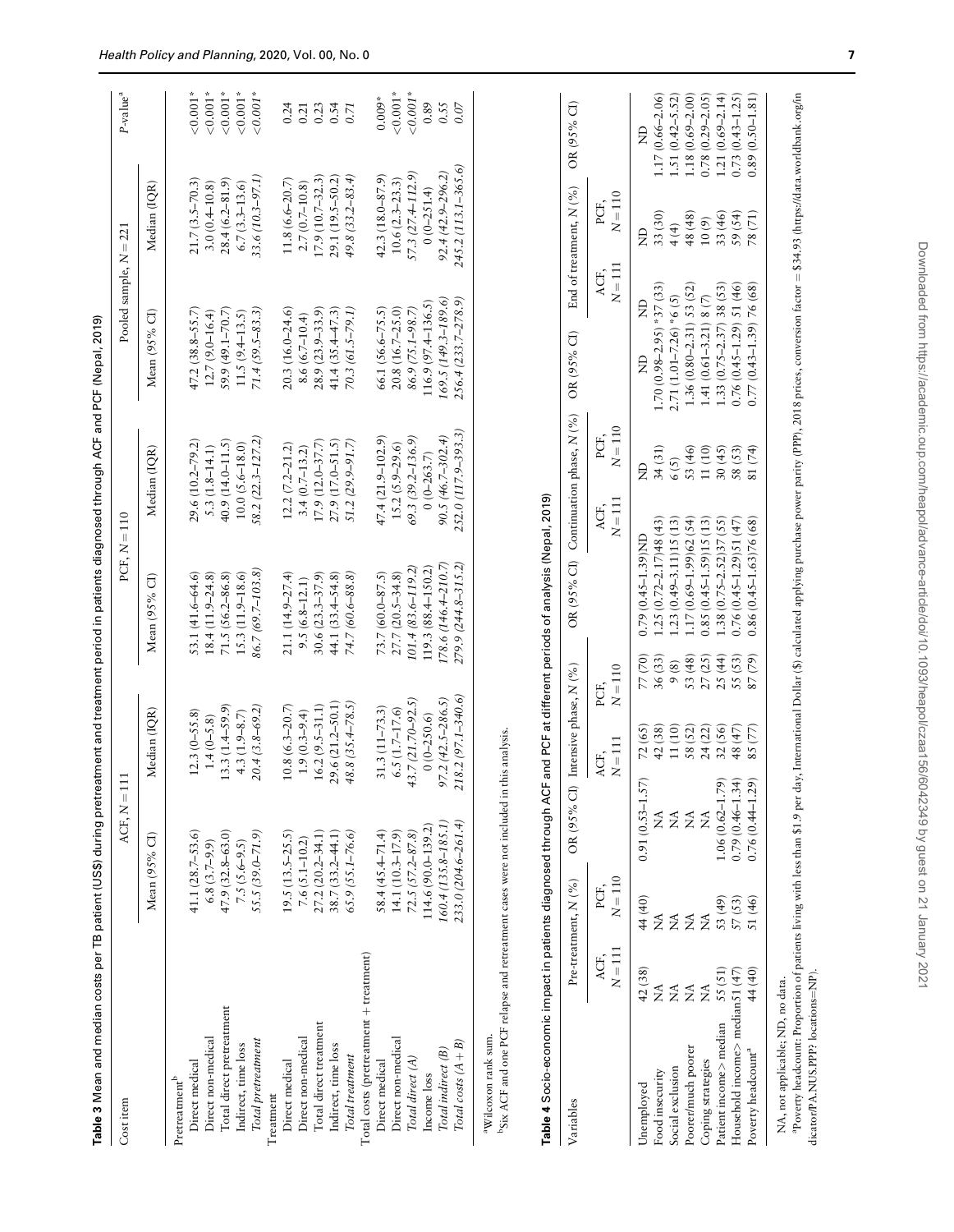<span id="page-7-0"></span>

Figure 1 Socio-economic impact of TB in patients diagnosed through ACF and PCF according to the treatment phase (Nepal, 2019). (a) Employment status; (b) social impact; (c) financial impact; (d) coping strategies; (e) prevalence of catastrophic cost according to income quartile; (f) poverty headcount (%), median patient and household incomes (US\$).

et al.[, 2019](#page-10-0)). Studies conducted in India and Nigeria also found higher vulnerability among ACF patients when compared with PCF, such as lower education level, higher rates of unemployment, older patients and longer duration of symptoms [\(Abdurrahman](#page-10-0) et al., [2017;](#page-10-0) [Shewade](#page-10-0) et al., 2018).

We also demonstrated that ACF was associated with significantly lower patient costs during the pretreatment period (mean total pretreatment costs US\$56 for ACF group vs US\$87 for PCF group;

 $P < 0.001$ ). Cost surveys conducted in Nepal and Cambodia found similar results as ours [\(Morishita](#page-10-0) et al., 2016; [Gurung](#page-10-0) et al., 2019). Although the number of weeks between the first TB symptoms and treatment initiation was similar between ACF and PCF, ACF patient costs were mitigated by the reduction in the number of visits to health facilities during the pretreatment period and, consequently, reduction in direct cost, such as transportation, unnecessary medication and tests in private services, and time lost waiting for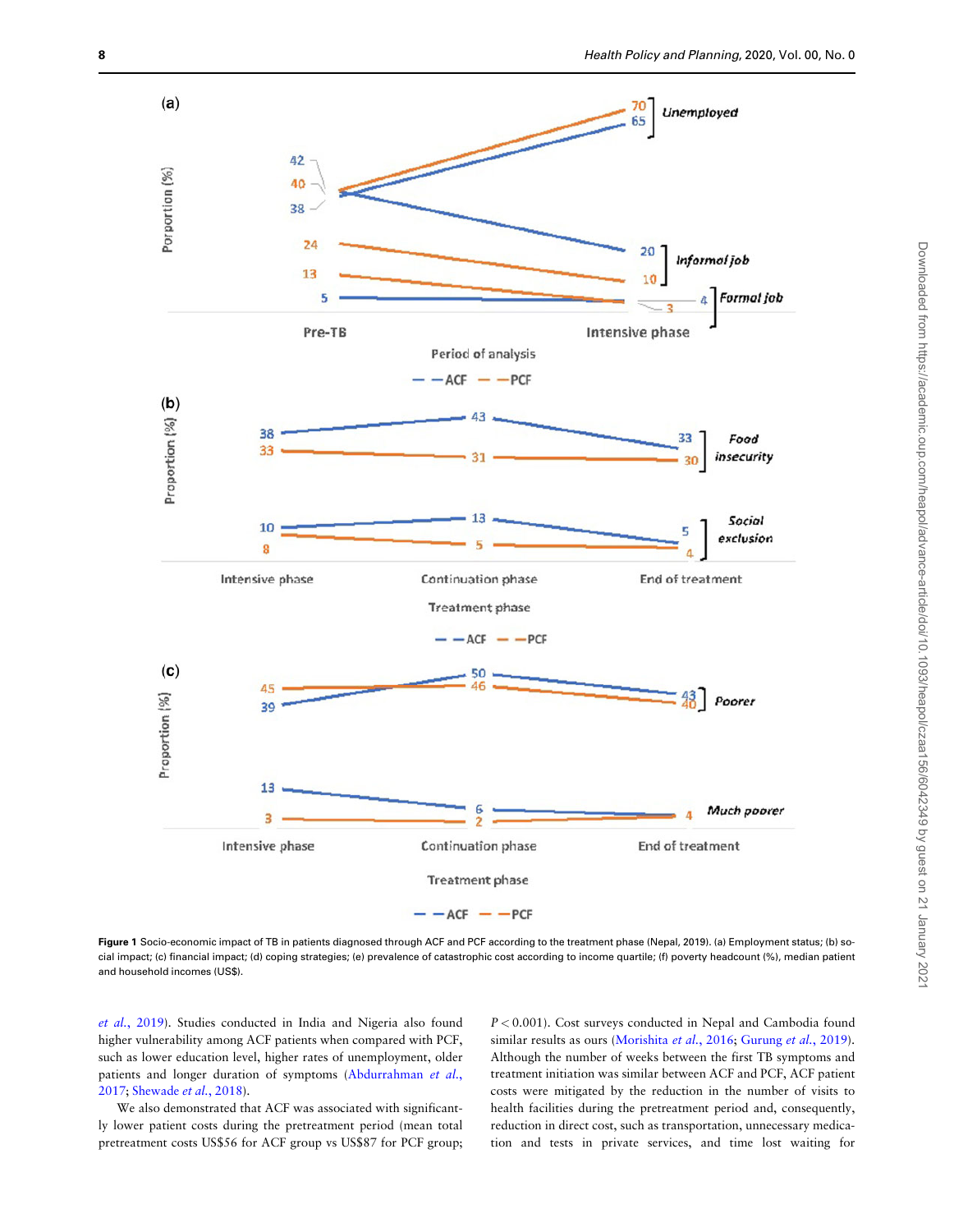

Figure 1 Continued

appointments and traveling to and from healthcare facilities. ACF would not be expected to substantially influence the patient costs once on treatment, since both patient groups were enrolled into and treated via the government DOTS programme.

ACF was associated with lower total costs [adjusted  $OR = 0.38$ (95% CI = 0.19–0.77)]. However, the prevalence of catastrophic costs was similar for both ACF and PCF patients, reflecting the lower initial socio-economic status of the ACF group. Also, our data showed that catastrophic costs were associated with 'no education' status, which was more frequent in ACF patients. Other studies have found catastrophic costs associated with number of symptoms, number of healthcare visits and use of nutritional supplements in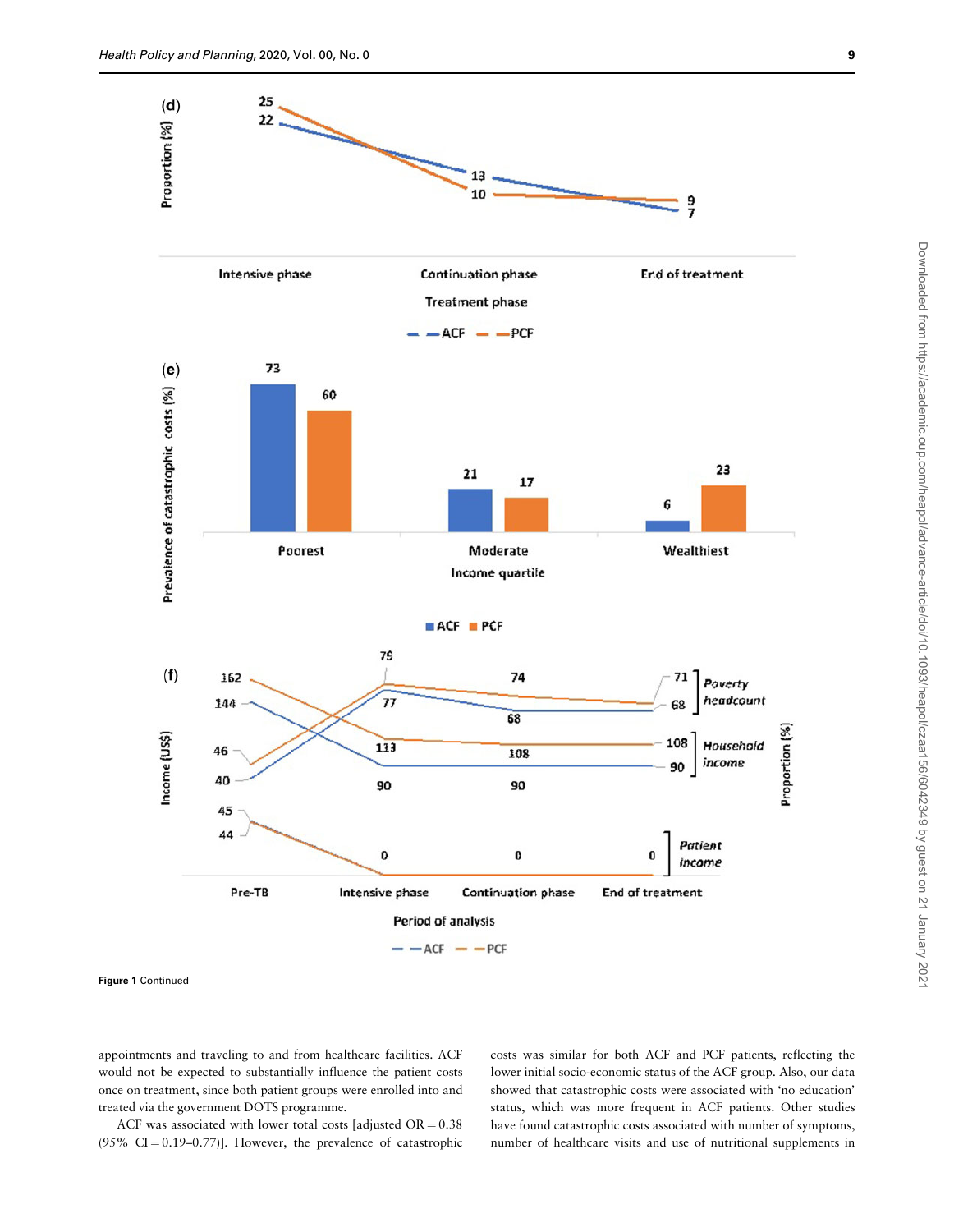South Africa (Foster et al.[, 2015\)](#page-10-0); alcohol use and PCF in India ([Muniyandi](#page-10-0) et al., 2020); and previous TB treatment and job loss in Indonesia (Fuady et al.[, 2018\)](#page-10-0). Our findings strengthen the evidence that while ACF may reduce household expenditure, this strategy needs to be implemented alongside social protection policies to protect TB patients from financial hardship and to achieve the zero catastrophic costs target in by the End TB strategy (World Health Organization, 2015b).

The longitudinal design identified a similarly severe pattern of socio-economic impact throughout the treatment for both ACF and PCF groups. The disease caused major socio-economic consequences for patients during the intensive phase. These included increased unemployment, a drastic reduction in income, high rates of food insecurity, utilization of coping strategies and falling into extreme poverty. Patients continued to report high rates of financial and social impact at treatment completion and were not able to recover the income to the levels earned before the onset of TB symptoms. These findings indicate that TB triggered the medical poverty trap mechanism, which reinforces the poverty cycle and can persist for generations [\(Whitehead and Dahlgren, 2007](#page-10-0); [Barrett and Carter, 2013;](#page-10-0) [Wingfield](#page-10-0) et al., 2014). Further studies adopting a longer follow-up are needed to evaluate the socio-economic impact post-TB treatment.

One of the limitations of our study is recall bias which may have affected the accurate estimation of costs and catastrophic cost due to the long interval between the interviews. The literature has shown that recall bias particularly affects the estimates of indirect costs, income lost in developing countries ([World Health Organization,](#page-11-0) [2017;](#page-11-0) [Stracker](#page-10-0) et al., 2019). The same is true in Nepal, where the majority of TB patients are employed in the informal market or in seasonal jobs that do not provide regular salaries or payslips [\(World](#page-11-0) [Bank, 2018\)](#page-11-0). Also, the prevalence of catastrophic costs by using selfreported income can be underestimated when compared with methods such as the asset linking approach or income estimated using the national average [\(Sweeney](#page-10-0) et al., 2018).

The IMPACT TB costing survey was the first longitudinal survey comparing ACF and PCF strategies in Nepal. The study design allowed the investigation of the socio-economic impact of TB throughout the whole treatment. Another advantage of this approach is the continuous collection of costing data with no extrapolation techniques ([WHO, 2017](#page-10-0)) applied, which will increase the accuracy of estimates compared with the cross-sectional methodology. Another limitation of this study was the missing pretreatment costs for relapse and retreatment patients with possible underestimation of the total cost for ACF as this intervention had more patients in this treatment category (6 ACF vs 1 PCF). However, a crosssectional survey conducted in Nepal indicated that PCF patients were more likely to be affected by memory bias and underestimate costs for pretreatment and intensive phase. A sensitivity analysis comparing costs reported by ACF and PCF patients interviewed within and after 1 month of treatment initiation found that PCF patients reported lower median total costs when interviewed after 1 month after starting treatment during the pretreatment period(- 1 month: US\$  $365.9$ ; >1 month: US\$ 128.5;  $P = 0.007$ ), intensive phase of treatment  $\langle$ <1 month: US\$ 190.4; >1 month: US\$ 67.6;  $P = 0.004$ ) and total costs estimates (<1 month: US\$ 556.3;  $>1$  month: US\$ 232.3,  $P = 0.002$ ). No difference in costs was reported for ACF patients interviewed within or after 1 month of treatment initiation ([Gurung](#page-10-0) et al., 2019). Therefore, the missing cost in the pretreatment period for relapse and retreatment patients is unlikely to have affected the differences in total costs between ACF and PCF found in our survey.

ACF has been sporadically implemented in Nepal through several organizations and using different approaches ([Stop TB](#page-10-0) [Partnership and Birat Nepal Medical Trust, 2015;](#page-10-0) [The Global Fund,](#page-10-0) [2018\)](#page-10-0). However, to achieve a comprehensive and sustained implementation of efficient ACF models, some priority actions must be in place. These actions must consider the limited health system resources and the complex geographical features of Nepal. Improvements to human resource training and retention, an efficient quality control and logistics system to support diagnostic centres and reduction of import duties on advanced molecular TB diagnostic tests such as GeneXpert [\(Siqueira](#page-10-0) et al., 2019) would facilitate scale-up of ACF. The use of innovative technologies, such as drones to collect sputum sample and deliver TB medications, will be crucial to address challenges in sample transportation and comprehensively reach vulnerable communities in hard to reach areas [\(Pudasaini, 2019](#page-10-0); [Birat](#page-10-0) [Nepal Medical Trust, 2020](#page-10-0)). Improved public–private linkages will also be essential to improve patient access to high-quality TB diagnosis and treatment and to bring ACF to the healthcare facility level ([Government of Nepal](#page-10-0) et al., 2016). From the NTP perspective, an efficient allocation of human and financial resources and improvement of existing diagnostic centres are essential to successfully scaleup ACF in Nepal ([Ministry of Health](#page-10-0) & [Population](#page-10-0) et al., 2018).

To break the poverty cycle among TB patients, alleviation programmes such as cash transfer, nutritional support and livelihood rehabilitation schemes must be accessible to patients from diagnosis and work in synergy with government scale-up initiatives under the SDG drive for Universal Health Coverage.

#### Conclusions

The community-based ACF model reached the most vulnerable patients and significantly reduced patient costs in the pretreatment phase. However, patients in both the ACF and PCF groups reported severe and enduring socio-economic consequences. Therefore, policies including social protection must be implemented to reach the End TB strategy goals.

## Supplementary data

[Supplementary data](https://academic.oup.com/heapol/article-lookup/doi/10.1093/heapol/czaa156#supplementary-data) are available at Health Policy and Planning online.

#### Funding

The study was supported by European Union Horizon2020 [grant number 733174: IMPACT TB].

## Acknowledgements

The authors thank all participants and households who consented to take part in this study. The authors also thank the health workers, National TB Control Centre (NTCC) staff and other partners without whom this study would not have been possible.

## Author contributions

SCG, BR, KD, MC, RD, TW, BS, KL, KV, AR, BB, AT, GM and NTSF were responsible for the initial study protocol. MC, EW, TW, BS, JWL, JvR, KL, KV and NTSF contributed to the study design. BR, KD, PRP, RD, MKS, RNP, TPA and GM were responsible for the acquisition of data. MC, EW, KD, RMSC, JMP and NTSF contributed with the statistical analysis and interpretation of data. NTSF drafted the manuscript with input from all authors. MC and EW edited the initial manuscript. All authors critically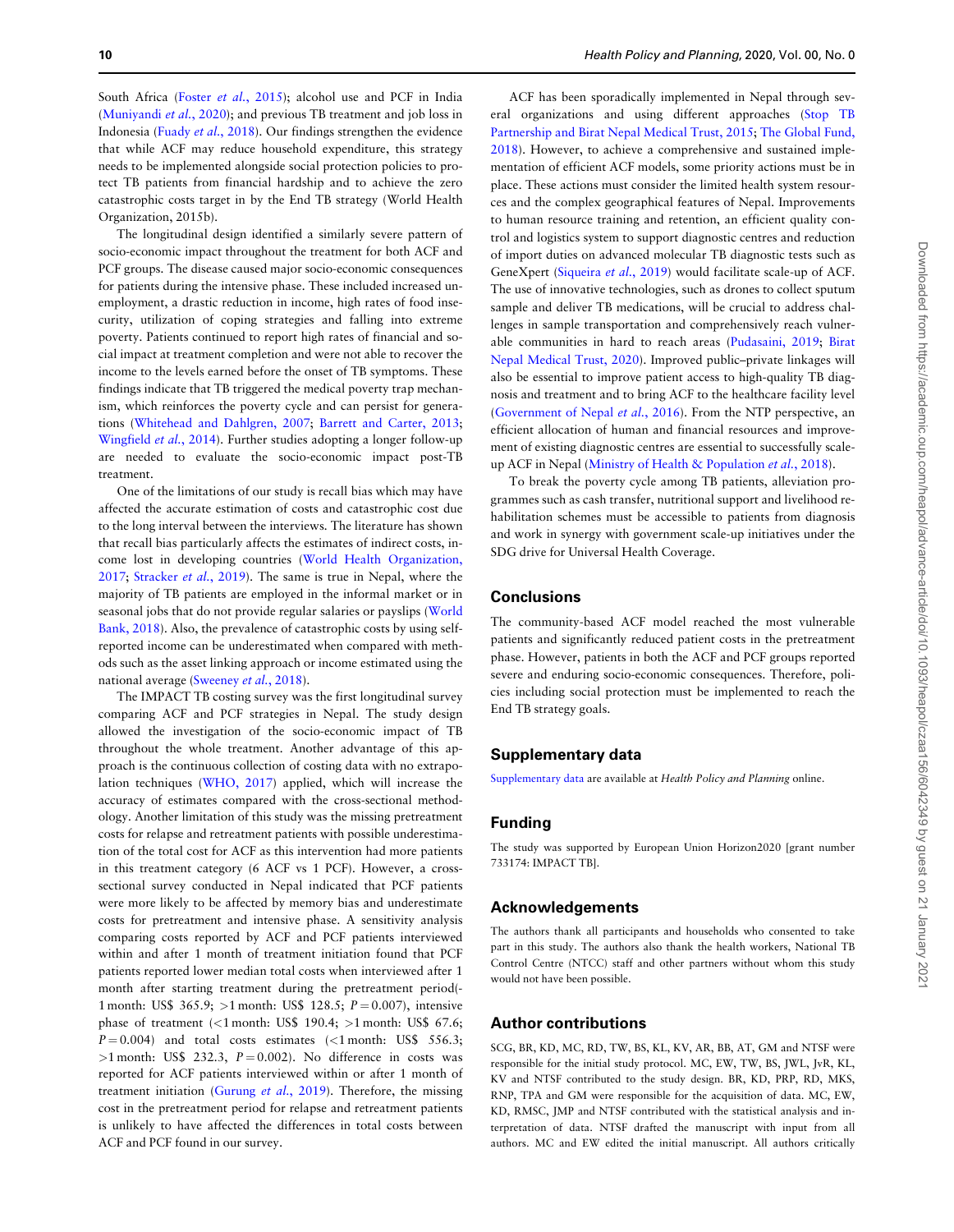<span id="page-10-0"></span>reviewed and commented on the manuscript. All authors read and approved the final manuscript.

Conflict of interest statement. None declared.

Ethical approval. The study was approved by the ethical committees of the authors' institutes. All participants received a written Patient Information Sheet and an oral explanation about the study. Written informed consent was obtained before each interview.

## Data availability

The data underlying this article cannot be shared publicly due to data protection law. The data will be shared on reasonable request to the corresponding author.

## **References**

- Abdurrahman ST, Lawson L, Blakiston M et al. 2017. Are patients with pulmonary tuberculosis who are identified through active case finding in the community different than those identified in healthcare facilities? New Microbes and New Infections 15: 35–9.
- Arnold M, Beran D, Haghparast-Bidgoli H et al. 2016. Coping with the economic burden of Diabetes, TB and co-prevalence: evidence from Bishkek, Kyrgyzstan. BMC Health Services Research 16: 1–13.
- Barrett CB, Carter MR. 2013. The economics of poverty traps and persistent poverty: empirical and policy implications, The Journal of Development Studies 49: 976–90.
- Birat Nepal Medical Trust. 2020. DrOTS Nepal. Drone Optimised Therapy System. [https://drones4nepal.org/team/,](https://drones4nepal.org/team/) accessed 9 October 2020.
- de Cuevas RMA, Lawson L, Al-Sonboli N et al. 2016. Patients direct costs to undergo TB diagnosis. Infectious Diseases of Poverty 5: 1–9.
- de Siqueira Filha NT, de Fatima Pessoa Militao de Albuquerque M, Legood R et al. 2018. The economic burden of tuberculosis and latent tuberculosis in people living with HIV in Brazil: a cost study from the patient perspective. Public Health, 158: 31–6.
- Foster N, Vassall A, Cleary S et al. 2015. The economic burden of TB diagnosis and treatment in South Africa. Social Science & Medicine 130: 42-50.
- Fuady A, Houweling TAJ, Mansyur M et al. 2018. Catastrophic total costs in tuberculosis-affected households and their determinants since Indonesia's implementation of universal health coverage. Infectious Diseases of Poverty 7: 1–14.
- Government of Nepal, Ministry of Health, Population and National TB Control Centre. 2016. National Strategic Plan for Tuberculosis Prevention, Care and Control. 2016–2021.
- Government of Nepal, Ministry of Health, Population and National TB Control Centre,. 2017. Annual Report 2073/74 (2017). Thimi, Bhaktapur. doi:10.1017/CBO9781107415324.004.
- Government of Nepal, Ministry of Health, Population and National TB Control Centre. 2020. Nepal National TB Prevalence Survey Brief. Kathmandu.
- Government of Nepal, Ministry of Labor, Employment and Social Security. 2018. Minimum Wage Remuneration 2018 (2075). [http://pioneerlaw.com/news/min](http://pioneerlaw.com/news/minimum-wage-remuneration-2018-2075) [imum-wage-remuneration-2018-2075](http://pioneerlaw.com/news/minimum-wage-remuneration-2018-2075), accessed 20 November 2019.
- Government of Nepal, Oxford Poverty and Human Development Initiative. 2018. Multidimensional Poverty Index. Analysis towards Action. Kathmandu.
- Gurung SC, Dixit K, Rai B et al. 2019. The role of active case finding in reducing patient incurred catastrophic costs for tuberculosis in Nepal. Infectious Diseases of Poverty 8: 1–15.
- Husereau D, Drummond M, Petrou S et al. 2013. Consolidated Health Economic Evaluation Reporting Standards (CHEERS)–explanation and elaboration: a report of the ISPOR health economic evaluations publication guidelines task force. Value in Health 16: 231–50.
- Li Y, Ehiri J, Tang S et al. 2013. Factors associated with patient, and diagnostic delays in Chinese TB patients: a systematic review and meta-analysis. BMC Medicine 11: 15.
- Ministry of Health & Population, Department of Health Services, National Tuberculosis Centre. 2018. 'National Tuberculosis Program Nepal Annual Report-2018., 75: 1–148.
- Morishita F, Yadav R-P, Eang MT et al. 2016. Mitigating financial burden of tuberculosis through active case finding targeting household and neighbourhood contacts in Cambodia. PLoS One 11: e0162796.
- Mudzengi D, Sweeney S, Hippner P et al. 2017. The patient costs of care for those with TB and HIV: a cross-sectional study from South Africa. Health Policy and Planning 32: iv48–56.
- Muniyandi M, Thomas BE, Karikalan N et al. 2020. Catastrophic costs due to tuberculosis in South India: comparison between active and passive case finding. Transactions of the Royal Society of Tropical Medicine and Hygiene 114: 185–92.
- Nhung NV, Hoa NB, Anh NT et al. 2018. Measuring catastrophic costs due to tuberculosis in Viet Nam. The International Journal of Tuberculosis and Lung Disease 22: 983–90.
- OANDA 2018. Historical Exchange Rates 2016. [https://www.oanda.com/fx](https://www.oanda.com/fx-for-business/historical-rates)[for-business/historical-rates,](https://www.oanda.com/fx-for-business/historical-rates) accessed 1 January 2020.
- Pudasaini U. 2019. Drones optimized therapy system (DrOTS): use of drones for tuberculosis diagnosis in Nepal. International Journal of Human and Health Sciences (IJHHS) 14:S14.doi: 10.31344/ijhhs.v0i0.132.
- Royston P. 2005. Multiple imputation of missing values: update of ice. The Stata Journal: Promoting Communications on Statistics and Stata 5: 527–36.
- Saunders MJ, Tovar MA, Collier D et al. 2019. Active and passive case-finding in tuberculosis-affected households in Peru: a 10-year prospective cohort study. The Lancet Infectious Diseases 19: 519–28.
- Shewade HD, Gupta V, Satyanarayana S et al. 2018. Active case finding among marginalised and vulnerable populations reduces catastrophic costs due to tuberculosis diagnosis. Global Health Action 11: 1494897.
- Siqueira N, Dixit K, Rai B, et al. 2019. Economic evaluation of using sputum smear microscopy or GeneXpert testing for active tuberculosis case finding in Nepal. In: 50th World Conference on Lung Health of the International Union against Tuberculosis and Lung Disease (the Union). Hyderabad: The International Journal of Tuberculosis and Lung Disease.
- Stop TB Partnership, Birat Nepal Medical Trust. 2015. A report on Nepal TB REACH Project, Wave 2, Year 2. Birat Nepal Medical Trust, Kathmandu, Nepal.
- Stracker N, Hanrahan C, Mmolawa L et al. 2019. Risk factors for catastrophic costs associated with tuberculosis in rural South Africa. The International Journal of Tuberculosis and Lung Disease 23: 756–63.
- Sweeney S, Mukora R, Candfield S et al. 2018. Measuring income for catastrophic cost estimates: limitations and policy implications of current approaches. Social Science & Medicine 215: 7-15.
- Taylor M. 2009. 'What is sensitivity analysis', Consortium YHE: University of York, April 2009, pp. 1–8. [http://meds.queensu.ca/medicine/obgyn/pdf/](http://meds.queensu.ca/medicine/obgyn/pdf/what_is/WhatisSensitivityAnalysis.pdf) [what\\_is/WhatisSensitivityAnalysis.pdf, accessed 1 February 2020](http://meds.queensu.ca/medicine/obgyn/pdf/what_is/WhatisSensitivityAnalysis.pdf).
- The Global Fund. 2018. Best Practices on TB Case Finding and Treatment. [the](http://theglobalfund.org) [globalfund.org, accessed 27 September 2019](http://theglobalfund.org).
- Ukwaja KN, Modebe O, Igwenyi C et al. 2012. The economic burden of tuberculosis care for patients and households in Africa: a systematic review. The International Journal of Tuberculosis and Lung Disease 16: 733–39.
- Ukwaja KN, Alobu I, Nweke CO et al. 2013. Healthcare-seeking behavior, treatment delays and its determinants among pulmonary tuberculosis patients in rural Nigeria: a cross-sectional study. BMC Health Services Research 13: 25.
- Verguet S, Riumallo-Herl C, Gomez GB et al. 2017. Catastrophic costs potentially averted by tuberculosis control in India and South Africa: a modelling study. The Lancet Global Health 5: e1123–32.
- Whitehead M, Dahlgren G. 2007. Concepts and principles for tackling social inequities in health: Levelling up Part 2. Copenhagen, Denmark: World Helath Organization.
- WHO. 2017. Tuberculosis Patient Cost Surveys: A Handbook. WHO. [http://](http://www.who.int/tb/publications/patient_cost_surveys/en/) [www.who.int/tb/publications/patient\\_cost\\_surveys/en/, accessed 3 March](http://www.who.int/tb/publications/patient_cost_surveys/en/) [2019.](http://www.who.int/tb/publications/patient_cost_surveys/en/)
- Wingfield T, Boccia D, Tovar M et al. 2014. Defining catastrophic costs and comparing their importance for adverse tuberculosis outcome with